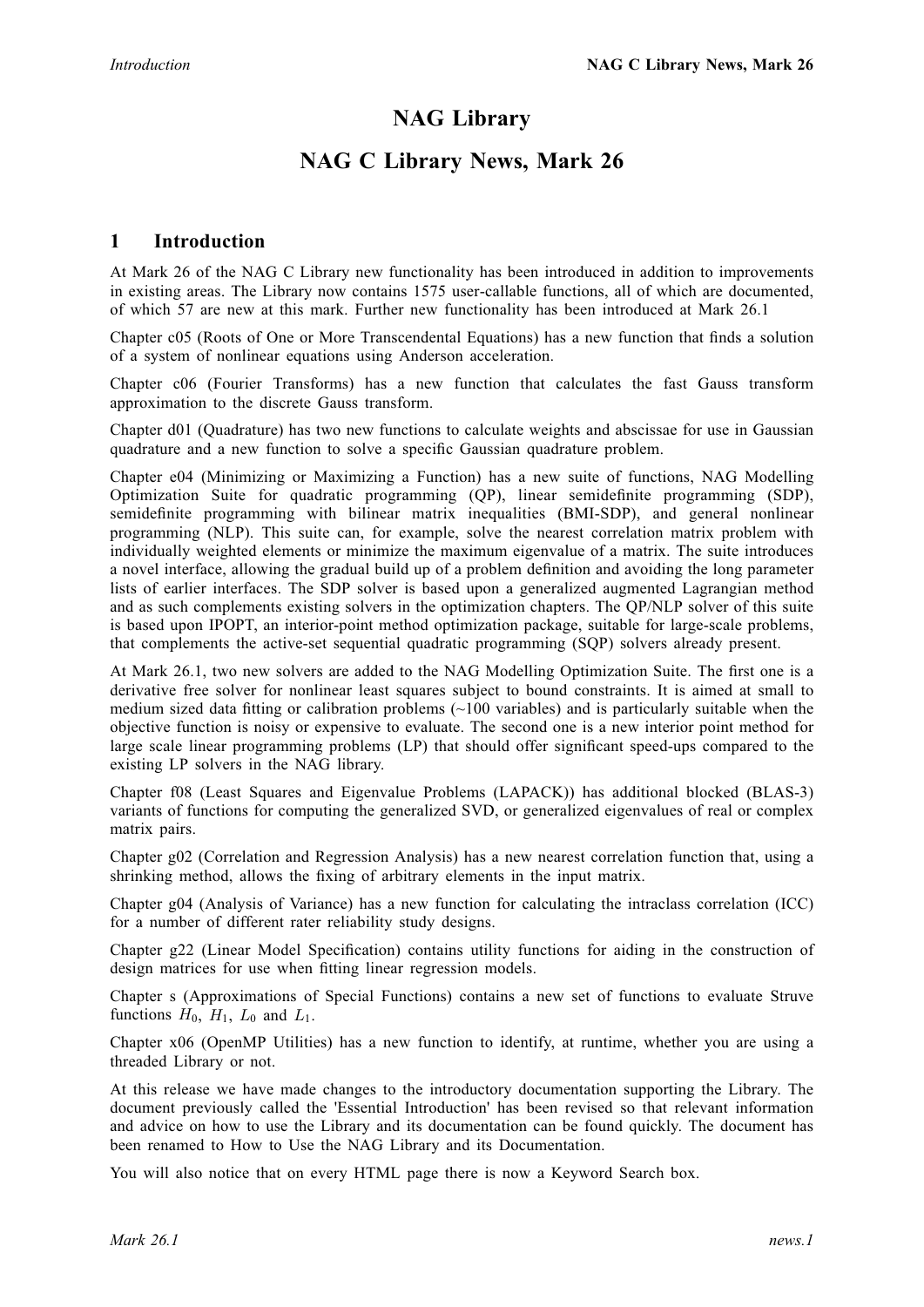### 2 New Routines

#### 2.1 New Functions at Mark 26.1

The 20 new user-callable functions included in the NAG C Library at Mark 26.1 are as follows.

| <b>Function</b><br>Name | <b>Purpose</b>                                                                                                                          |
|-------------------------|-----------------------------------------------------------------------------------------------------------------------------------------|
| c05mdc                  | Solution of a system of nonlinear equations using Anderson acceleration (reverse<br>communication)                                      |
| c06sac                  | Multidimensional fast Gauss transform                                                                                                   |
| e04ffc                  | Derivative free (DFO) solver for a nonlinear least squares objective function with<br>bounded variables                                 |
| e04mtc                  | Linear programming (LP), sparse, interior point method (IPM)                                                                            |
| e04rmc                  | Define a nonlinear least squares objective function to a problem initialized by<br>nag opt handle init (e04rac)                         |
| $e04$ rxc               | Retrieve or write a piece of information in a problem handle initialized by<br>nag opt handle init (e04rac)                             |
| g04gac                  | Intraclass correlation (ICC) for assessing rater reliability                                                                            |
| g22yac                  | Specify a linear model via a formula string                                                                                             |
| g22ybc                  | Describe a dataset                                                                                                                      |
| g22ycc                  | Construct a design matrix from a linear model specified using nag blgm Im formula<br>(g22yac)                                           |
| g22ydc                  | Construct a vector indicating which columns of a design matrix to include in a<br>submodel specified using nag blgm lm formula (g22yac) |
| g22zac                  | Destroy a G22 handle and deallocate all the memory used                                                                                 |
| g22zmc                  | Option setting function for Chapter g22                                                                                                 |
| g22znc                  | Option getting function for Chapter g22                                                                                                 |
| s17gac                  | Struve function of order 0, $H_0(x)$                                                                                                    |
| s17gbc                  | Struve function of order 1, $H_1(x)$                                                                                                    |
| s18gac                  | Modified Struve function of order 0, $L_0(x)$                                                                                           |
| s18gbc                  | Modified Struve function of order 1, $L_1(x)$                                                                                           |
| s18gcc                  | The function $I_0(x) - L_0(x)$ , where $I_0(x)$ is a modified Bessel function and $L_0(x)$ is a<br>Struve function                      |
| s18gdc                  | The function $I_1(x) - I_1(x)$ , where $I_1(x)$ is a modified Bessel function and $I_1(x)$ is a<br>Struve function                      |

#### 2.2 New Functions at Mark 26.0

The 37 new user-callable functions included in the NAG C Library at Mark 26.0 are as follows.

| <b>Function</b><br>Name | <b>Purpose</b>                                                                                                        |
|-------------------------|-----------------------------------------------------------------------------------------------------------------------|
| d01tdc                  | Calculation of weights and abscissae for Gaussian quadrature rules, method of Golub<br>and Welsch                     |
| d01tec                  | Generates recursion coefficients needed by nag quad 1d gauss wrec (d01tdc) to<br>calculate a Gaussian quadrature rule |
| $d01$ ubc               | Non-automatic function to evaluate $\int_{0}^{\infty} \exp(-x^{2}) f(x) dx$                                           |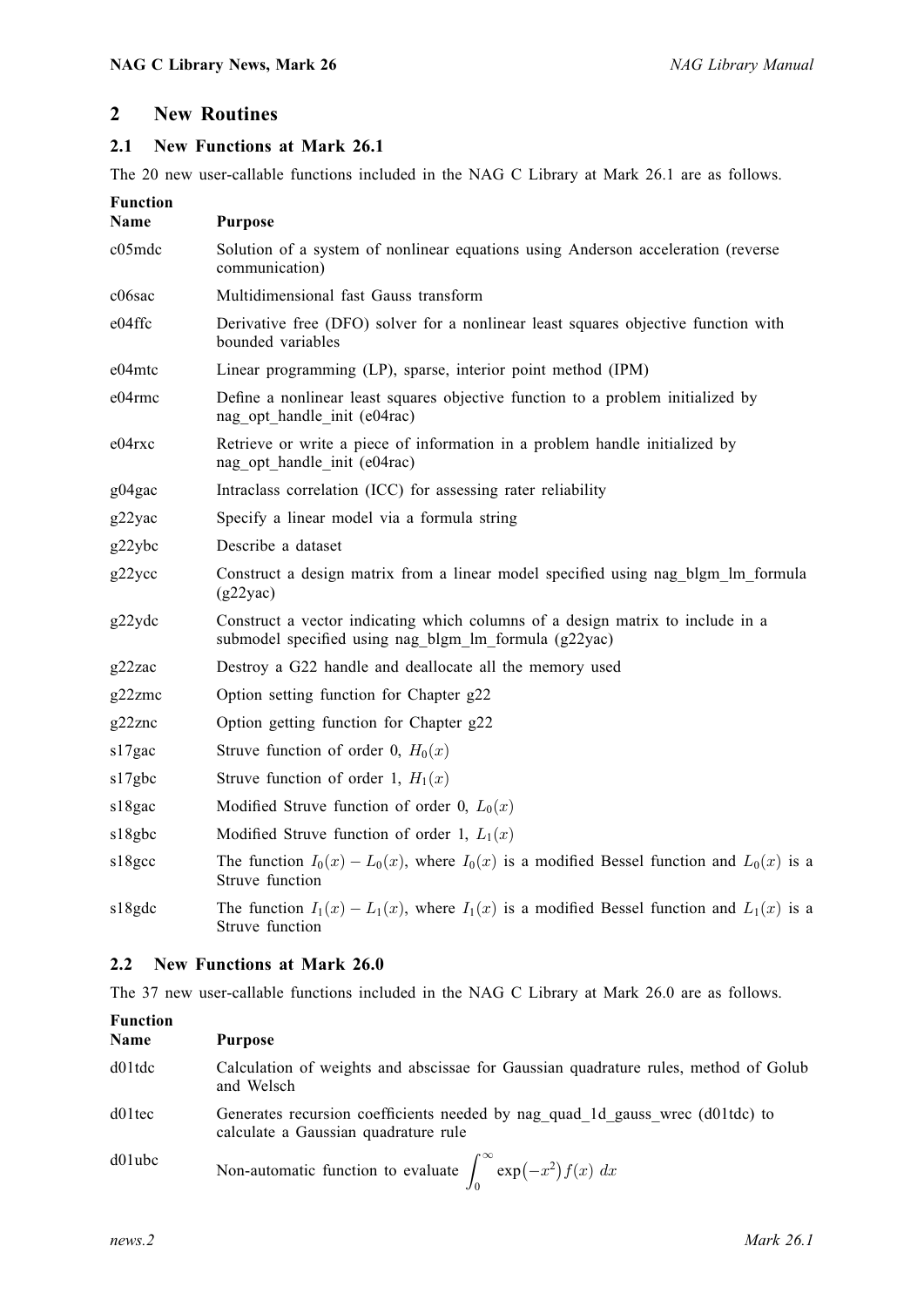d02pgc Ordinary differential equations, initial value problem, Runge–Kutta method, integration by reverse communication d02phc Set up interpolant by reverse communication for solution and derivative evaluations at points within the range of the last integration step taken by nag\_ode\_ivp\_rk\_step\_rev comm (d02pgc) d02pjc Evaluate interpolant, set up using nag\_ode\_ivp\_rkts\_setup (d02pqc), to approximate solution and/or solution derivatives at a point within the range of the last integration step taken by nag\_ode\_ivp\_rk\_step\_revcomm  $(d02pgc)$ e04mwc Write MPS data file defining LP, QP, MILP or MIQP problem e04rac Initialization of a handle for the NAG optimization modelling suite for problems, such as, linear programming (LP), quadratic programming (QP), nonlinear programming (NLP), least squares (LSQ) problems, linear semidefinite programming (SDP) or SDP with bilinear matrix inequalities (BMI-SDP) e04rdc A reader of sparse SDPA data files for linear SDP problems e04rec Define a linear objective function to a problem initialized by nag\_opt\_handle\_init (e04rac) e04rfc Define a linear or a quadratic objective function to a problem initialized by nag\_opt\_handle\_init (e04rac) e04rgc Define a nonlinear objective function to a problem initialized by nag\_opt\_handle\_init  $(e04\text{rac})$ e04rhc Define bounds of variables of a problem initialized by nag\_opt\_handle\_init (e04rac) e04rjc Define a block of linear constraints to a problem initialized by nag\_opt\_handle\_init  $(e04rac)$ e04rkc Define a block of nonlinear constraints to a problem initialized by nag\_opt\_handle\_init (e04rac) e04rlc Define a structure of Hessian of the objective, constraints or the Lagrangian to a problem initialized by nag\_opt\_handle\_init (e04rac) e04rnc Add one or more linear matrix inequality constraints to a problem initialized by nag\_opt\_handle\_init (e04rac) e04rpc Define bilinear matrix terms to a problem initialized by nag\_opt\_handle\_init (e04rac) e04ryc Print information about a problem handle initialized by nag\_opt\_handle\_init (e04rac) e04rzc Destroy the problem handle initialized by nag\_opt\_handle\_init (e04rac) and deallocate all the memory used e04stc Run an interior point solver on a sparse nonlinear programming problem (NLP) initialized by nag\_opt\_handle\_init (e04rac) and defined by other functions from the suite e04svc Run the Pennon solver on a compatible problem initialized by nag\_opt\_handle\_init (e04rac) and defined by other functions from the suite, such as, semidefinite programming (SDP) and SDP with bilinear matrix inequalities (BMI) e04zmc Option setting routine for the solvers from the NAG optimization modelling suite e04znc Option getting routine for the solvers from the NAG optimization modelling suite e04zpc Option setting routine for the solvers from the NAG optimization modelling suite from external file f08vcc Computes, using BLAS-3, the generalized singular value decomposition of a real matrix pair f08vgc Produces orthogonal matrices, using BLAS-3, that simultaneously reduce the  $m$  by  $n$ matrix A and the  $p$  by  $n$  matrix  $B$  to upper triangular form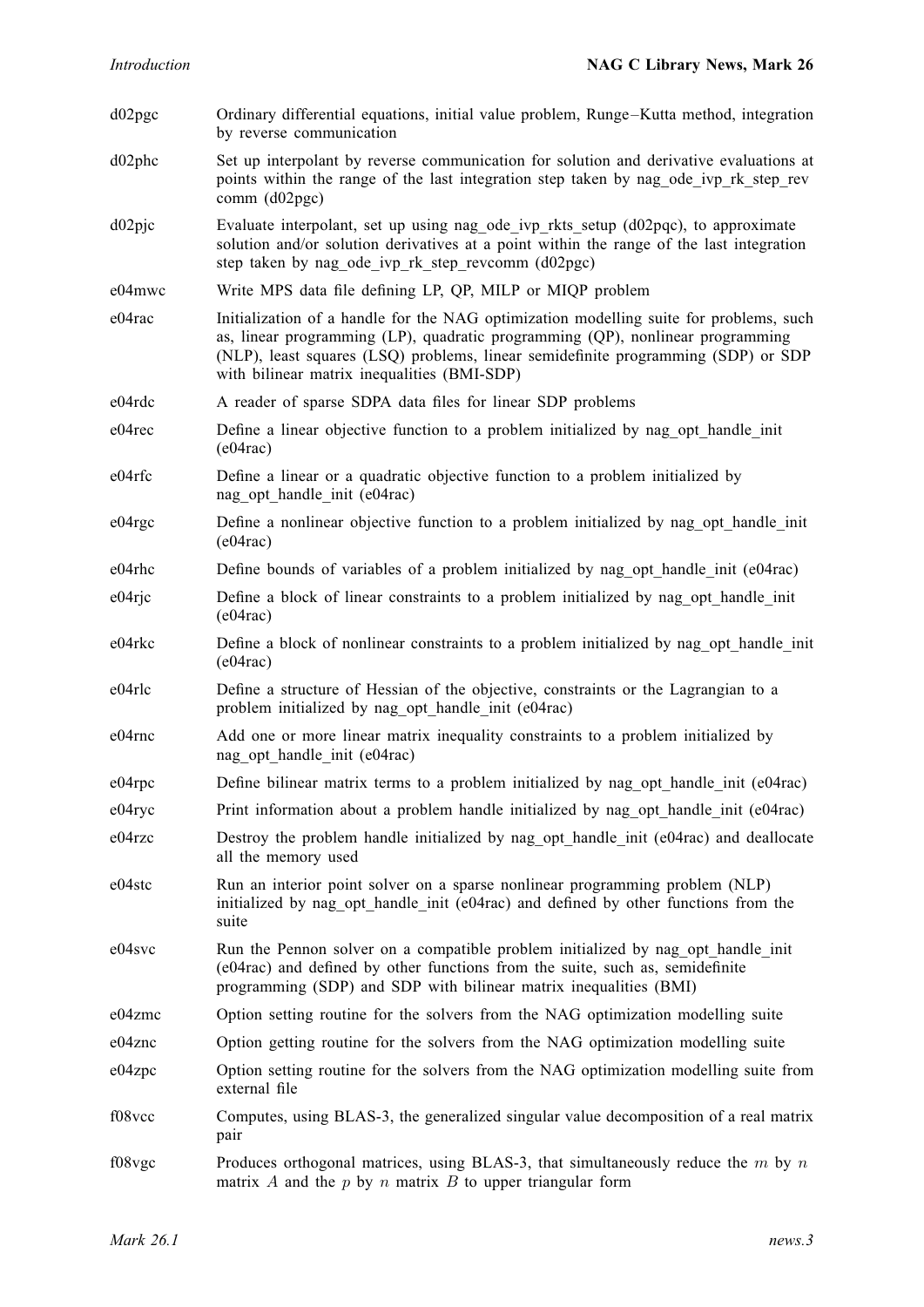| f08vqc | Computes, using BLAS-3, the generalized singular value decomposition of a complex<br>matrix pair                                                                                                       |
|--------|--------------------------------------------------------------------------------------------------------------------------------------------------------------------------------------------------------|
| f08vuc | Produces unitary matrices, using BLAS-3, that simultaneously reduce the complex, $m$<br>by <i>n</i> , matrix A and the complex, $p$ by $n$ , matrix B to upper triangular form                         |
| f08wcc | Computes, for a real nonsymmetric matrix pair, using BLAS-3, the generalized<br>eigenvalues, and optionally, the left and/or right generalized eigenvectors                                            |
| f08wfc | Performs, using BLAS-3, an orthogonal reduction of a pair of real general matrices to<br>generalized upper Hessenberg form                                                                             |
| f08wqc | Computes, for a complex nonsymmetric matrix pair, using BLAS-3, the generalized<br>eigenvalues, and optionally, the left and/or right generalized eigenvectors                                         |
| f08wtc | Performs, using BLAS-3, a unitary reduction of a pair of complex general matrices to<br>generalized upper Hessenberg form                                                                              |
| f08xcc | Computes, for a real nonsymmetric matrix pair, using BLAS-3, the generalized<br>eigenvalues, the generalized real Schur form and, optionally, the left and/or right<br>matrices of Schur vectors       |
| f08xqc | Computes, for a complex nonsymmetric matrix pair, using BLAS-3, the generalized<br>eigenvalues, the generalized complex Schur form and, optionally, the left and/or right<br>matrices of Schur vectors |
| g02apc | Computes a correlation matrix from an approximate one using a specified target matrix                                                                                                                  |
| x06xac | Tests whether a threaded NAG Library is being used                                                                                                                                                     |

#### 3 Internal Changes Affecting Users

The following functions have been significantly updated or enhanced at this mark and details are available in each function document.

e04rhc

e04stc

e04svc

For details of all known issues which have been reported for the NAG Library please refer to the Known Issues list available on the NAG Website.

#### 4 Withdrawn Functions

The following functions have been withdrawn from the NAG C Library at Mark 26. Warning of their withdrawal was included in the NAG C Library Manual at Mark 25, together with advice on which functions to use instead. See the document 'Advice on Replacement Calls for Withdrawn/Superseded Functions' for more detailed guidance.

| Withdrawn<br><b>Function</b> | <b>Replacement Function(s)</b>        |
|------------------------------|---------------------------------------|
| c06eac                       | nag sum fft realherm 1d (c06pac)      |
| c06ebc                       | nag sum fft realherm 1d (c06pac)      |
| $c06$ ecc                    | nag sum fft complex 1d (c06pcc)       |
| c06ekc                       | nag sum conveorr real (c06fkc)        |
| $c06$ frc                    | nag_sum_fft_complex_1d_multi (c06psc) |
| $c06$ fuc                    | nag sum fft complex 2d (c06puc)       |
| $c06$ gbc                    | No replacement required               |
| $c06\text{gcc}$              | No replacement required               |